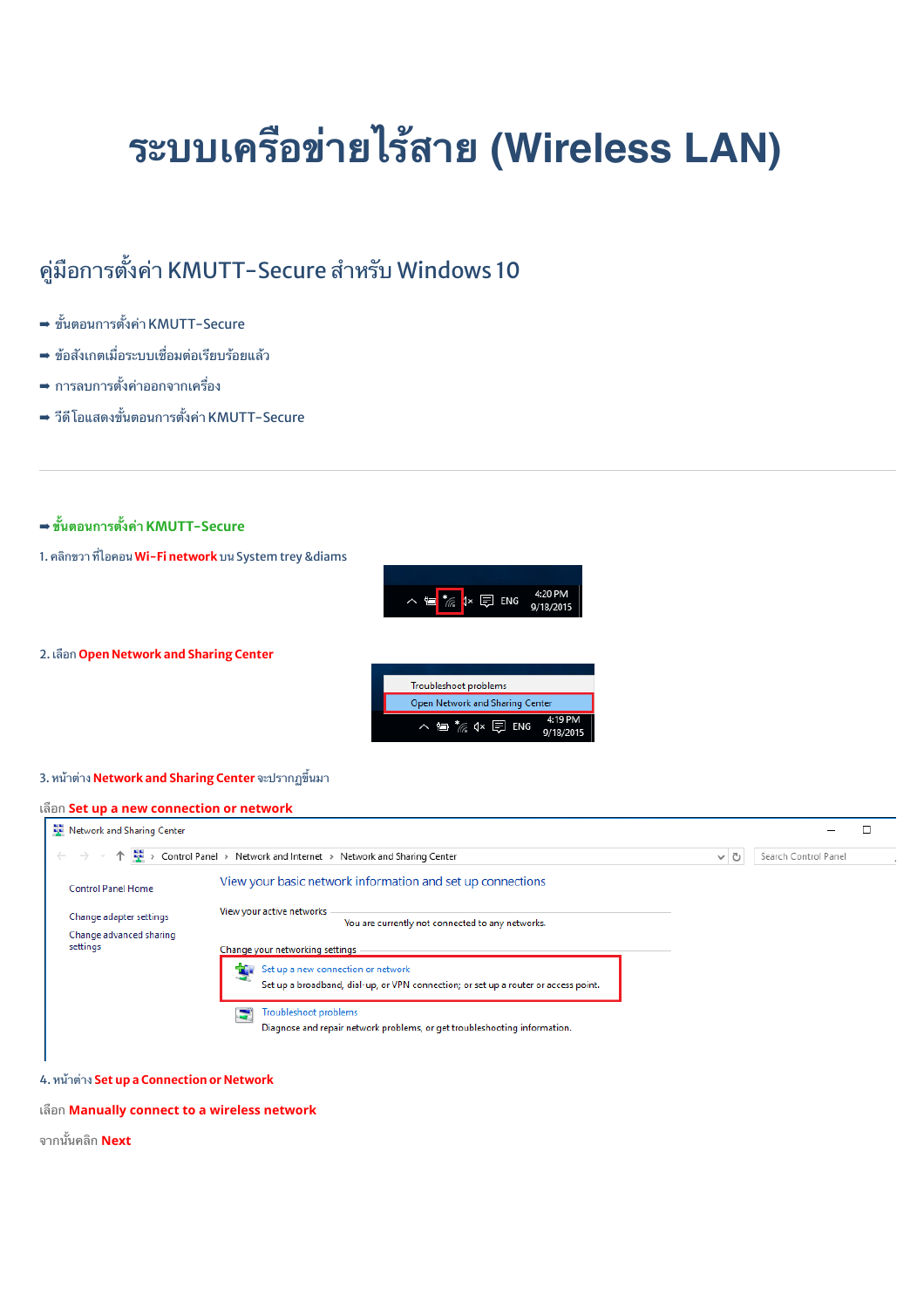

5. หน้าต่าง Manually connect to a wireless network ให้ตั้งค่าดังนี้

Network name: KMUTT-Secure (ระบุตัวอักษรพิมพ์ใหญ่ และพิมพ์เล็กให้ชัดเจน)

Security type: **WPA2-Enterprise** 

Encryption type: AES

จากนั้นคลิก Next

|  |                                                                                                                                  | Enter information for the wireless network you want to add |  |  |  |
|--|----------------------------------------------------------------------------------------------------------------------------------|------------------------------------------------------------|--|--|--|
|  | Network name:                                                                                                                    | <b>KMUTT-Secure</b>                                        |  |  |  |
|  | Security type:                                                                                                                   | <b>WPA2-Enterprise</b>                                     |  |  |  |
|  | <b>Encryption type:</b>                                                                                                          | <b>AES</b>                                                 |  |  |  |
|  | Security Key:                                                                                                                    | Hide characters                                            |  |  |  |
|  | $\sqrt{\ }$ Start this connection automatically                                                                                  |                                                            |  |  |  |
|  | Connect even if the network is not broadcasting<br>Warning: If you select this option, your computer's privacy might be at risk. |                                                            |  |  |  |
|  |                                                                                                                                  |                                                            |  |  |  |

6. เลือก Change connection settings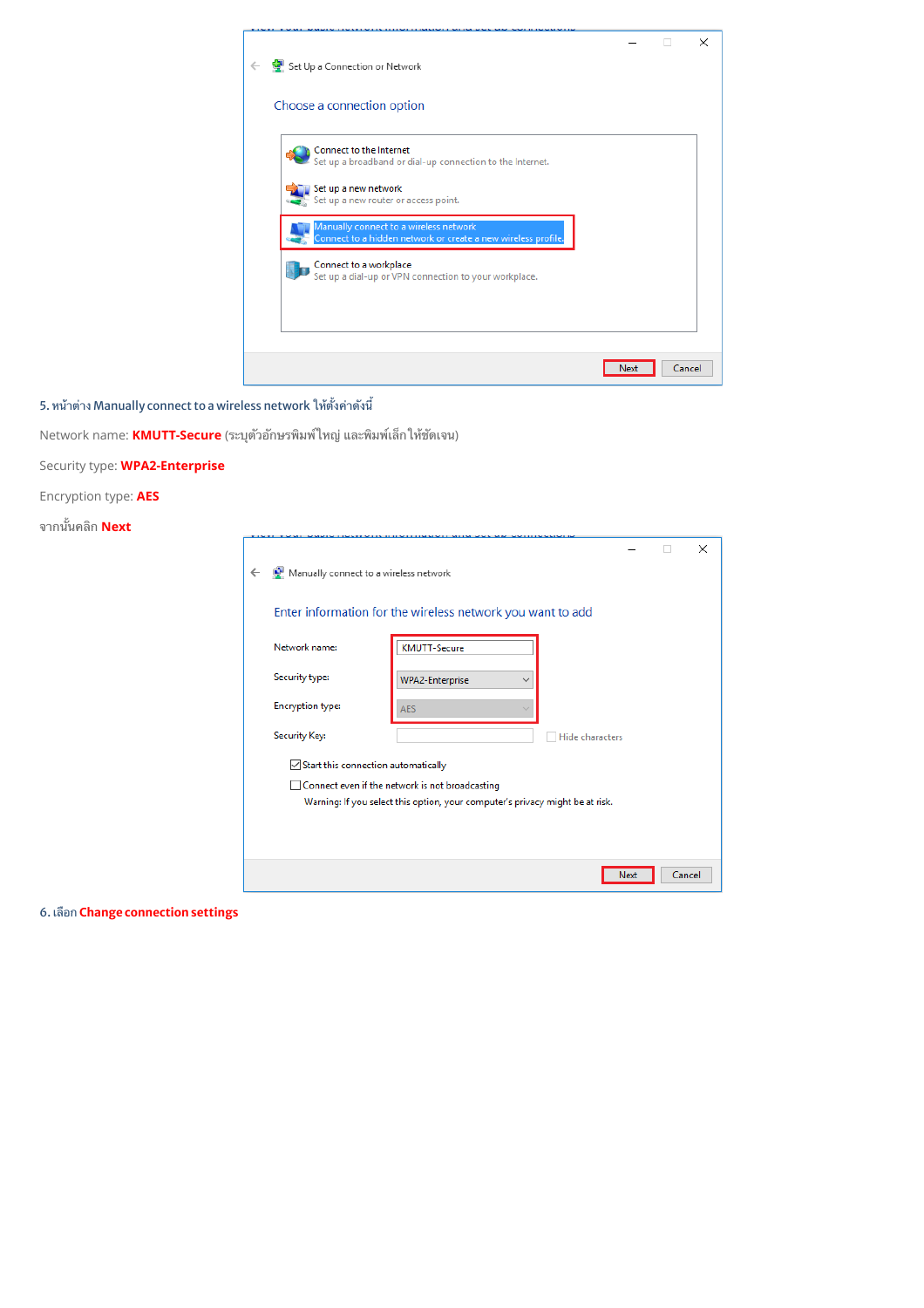

### 7. เลือกแท็ก Security ให้ตรวจสอบการตั้งค่าดังนี้

### Security type: **WPA2-Enterprise**

Encryption type: AES

 $\vec{\eta}$  Choose a network authentication method: Microsoft: Protected EAP (PEAP)

| <b>KMUTT-Secure Wireless Network Properties</b><br>×                                   |                        |              |  |  |  |  |  |  |
|----------------------------------------------------------------------------------------|------------------------|--------------|--|--|--|--|--|--|
| Connection Security                                                                    |                        |              |  |  |  |  |  |  |
|                                                                                        |                        |              |  |  |  |  |  |  |
| Security type:                                                                         | <b>WPA2-Enterprise</b> |              |  |  |  |  |  |  |
| Encryption type:                                                                       | <b>AES</b>             |              |  |  |  |  |  |  |
|                                                                                        |                        |              |  |  |  |  |  |  |
|                                                                                        |                        |              |  |  |  |  |  |  |
| Choose a network authentication method:<br>Microsoft: Protected EAP (PEAP)<br>Settings |                        |              |  |  |  |  |  |  |
| $\sqrt{}$ Remember my credentials for this connection each                             |                        |              |  |  |  |  |  |  |
| time I'm logged on                                                                     |                        |              |  |  |  |  |  |  |
|                                                                                        |                        |              |  |  |  |  |  |  |
|                                                                                        |                        |              |  |  |  |  |  |  |
| Advanced settings                                                                      |                        |              |  |  |  |  |  |  |
|                                                                                        |                        |              |  |  |  |  |  |  |
|                                                                                        |                        |              |  |  |  |  |  |  |
|                                                                                        |                        |              |  |  |  |  |  |  |
|                                                                                        |                        | Cancel<br>OK |  |  |  |  |  |  |

7.1 คลิก **Settings** หน้าต่าง Protected EAP properties

จะปรากฏ <mark>เอาเครื่องหมายถูกหน้า verify the server's ientity by validating the certificate ออก</mark> จากนั้นคลิก **OK**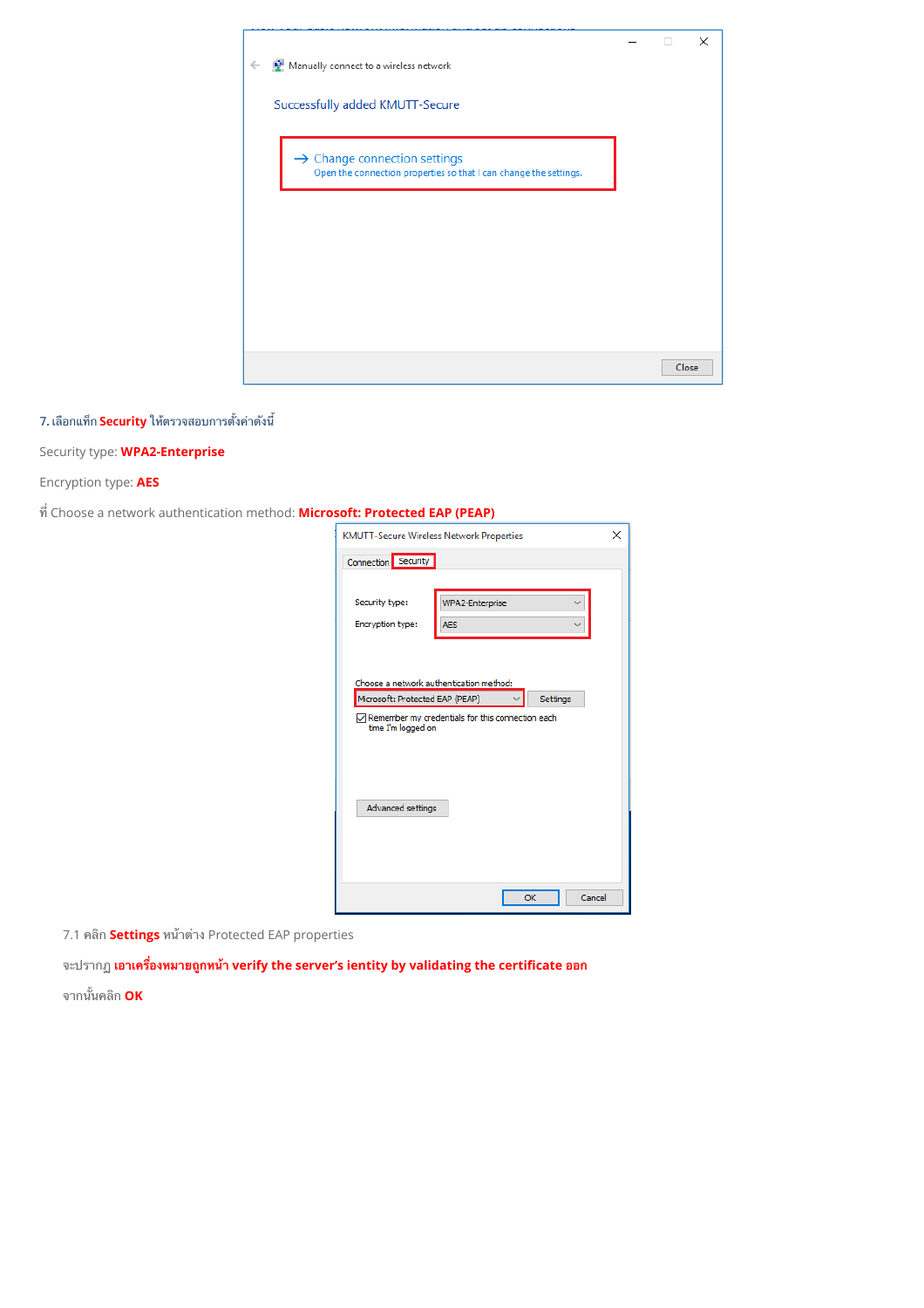

## Connect to these servers (examples:srv1;srv2;.\*\.srv3\.com): Baltimore CyberTrust Root<br>| | Class 3 Public Primary Certification Authority Ä Tell user if the server's identity can't be verified  $\vee$  Configure... □ Disconnect if server does not present cryptobinding TLV  $\overline{OK}$ Cancel

 $\times$ 

#### 7.2 คลิก Advanced settings

#### แท็บ 802.1X Settings

#### ทำเครื่องหมายถูกหน้า Specify authentication mode:

#### เลือก User authentication

#### คลิก Save credentials

7.2.1 หน้าต่าง Windows Security

ระบุ username และ Password

Username: username.xxx (ชื่อผู้ใช้ เช่น username.sur หรือ 5xxxxxxx ต้องระบุให้ชัดเจน)

Password: \*\*\*\*\*\*\* (รหัสผ่านผู้ใช้งาน ต้องระบุให้ถูกต้อง)

#### ์<br>จากนั้นคลิก **OK**

| X<br><b>KMUTT-Secure Wireless Network Properties</b>                                                                                                                                            | Advanced settings                                                                                                                                                                                                                                  | ×                                                                                                                                                                                                             |
|-------------------------------------------------------------------------------------------------------------------------------------------------------------------------------------------------|----------------------------------------------------------------------------------------------------------------------------------------------------------------------------------------------------------------------------------------------------|---------------------------------------------------------------------------------------------------------------------------------------------------------------------------------------------------------------|
| Connection Security                                                                                                                                                                             | 802.1X settings 802.11 settings                                                                                                                                                                                                                    |                                                                                                                                                                                                               |
| WPA2-Enterprise<br>Security type:<br>Encryption type:<br><b>AES</b>                                                                                                                             | $\sqrt{}$ Specify authentication mode:<br>User authentication<br>$\checkmark$<br>Delete credentials for all users                                                                                                                                  | Save credentials                                                                                                                                                                                              |
| Choose a network authentication method:<br>Microsoft: Protected EAP (PEAP)<br>Settings<br>$\sqrt{}$ Remember my credentials for this connection each<br>time I'm logged on<br>Advanced settings | Enable single sign on for this netw<br>Perform immediately before u<br>Perform immediately after use<br>Maximum delay (seconds):<br>$\sqrt{}$ Allow additional dialogs to be<br>sign on<br>This network uses separate v<br>and user authentication | <b>Windows Security</b><br>Save credentials<br>Saving your credentials allows your computer to connect to the netwo<br>when you're not logged on (for example, to download updates).<br>username.sur<br>Κ<br> |
| OK<br>Cancel                                                                                                                                                                                    |                                                                                                                                                                                                                                                    | Cance<br>OK<br>Cancel                                                                                                                                                                                         |

์ คลิก **OK** ทั้งหมด เพื่อบันทึกการตั้งค่า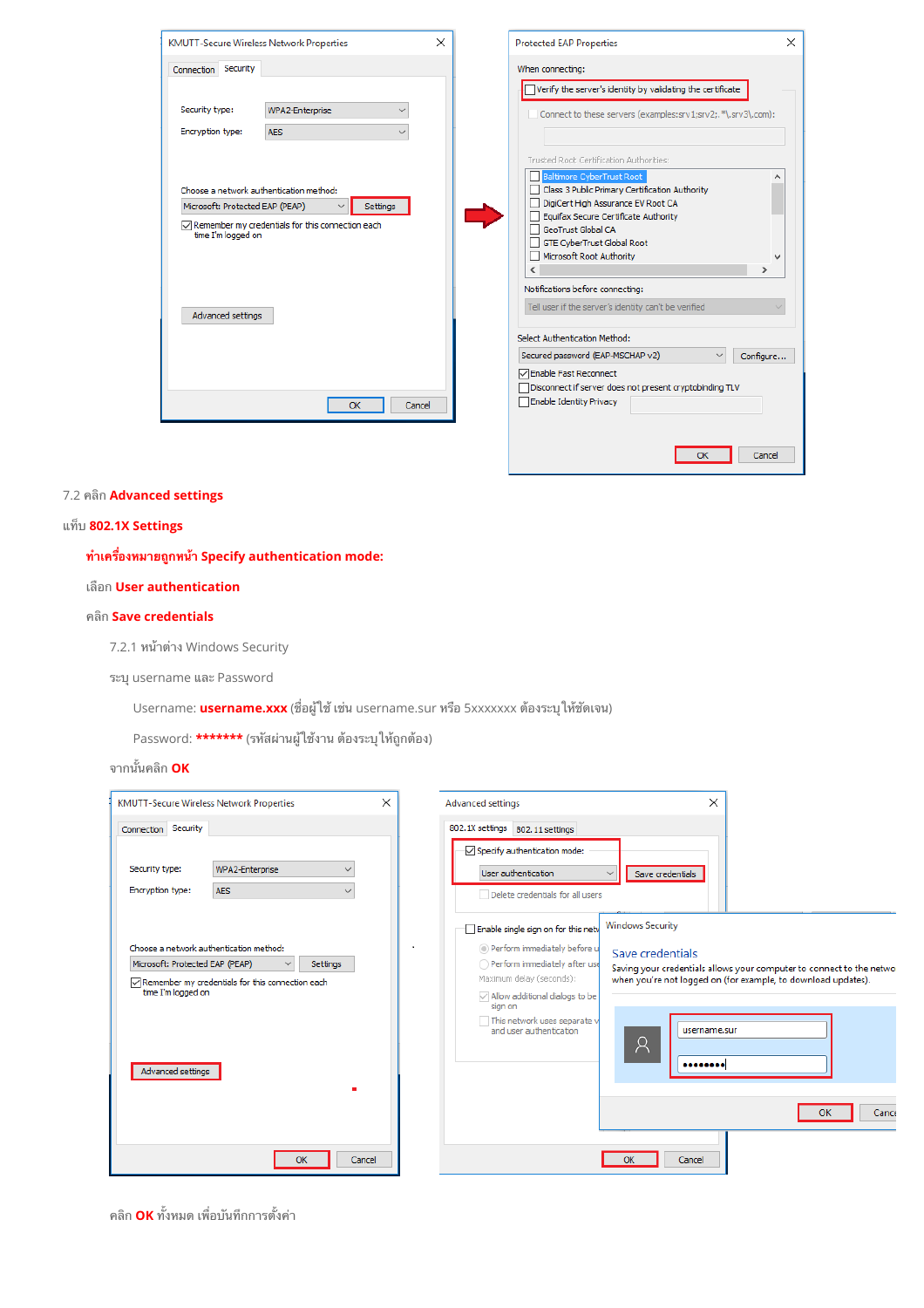คNก **KMUTT-Secure** จากWนเRอก **Connect**



## **➡ ข้อสังเกตเมื่อระบบเชื่อมต่อเรียบร้อยแล้ว**

## **@AB 1**

- 1. คลิกซ้าย ที่ไอคอน **Wi-Fi network** บน System trey
- 2. ตรวจสอบ KMUTT-Secure มีคำว่า **Conected** ปรากฏ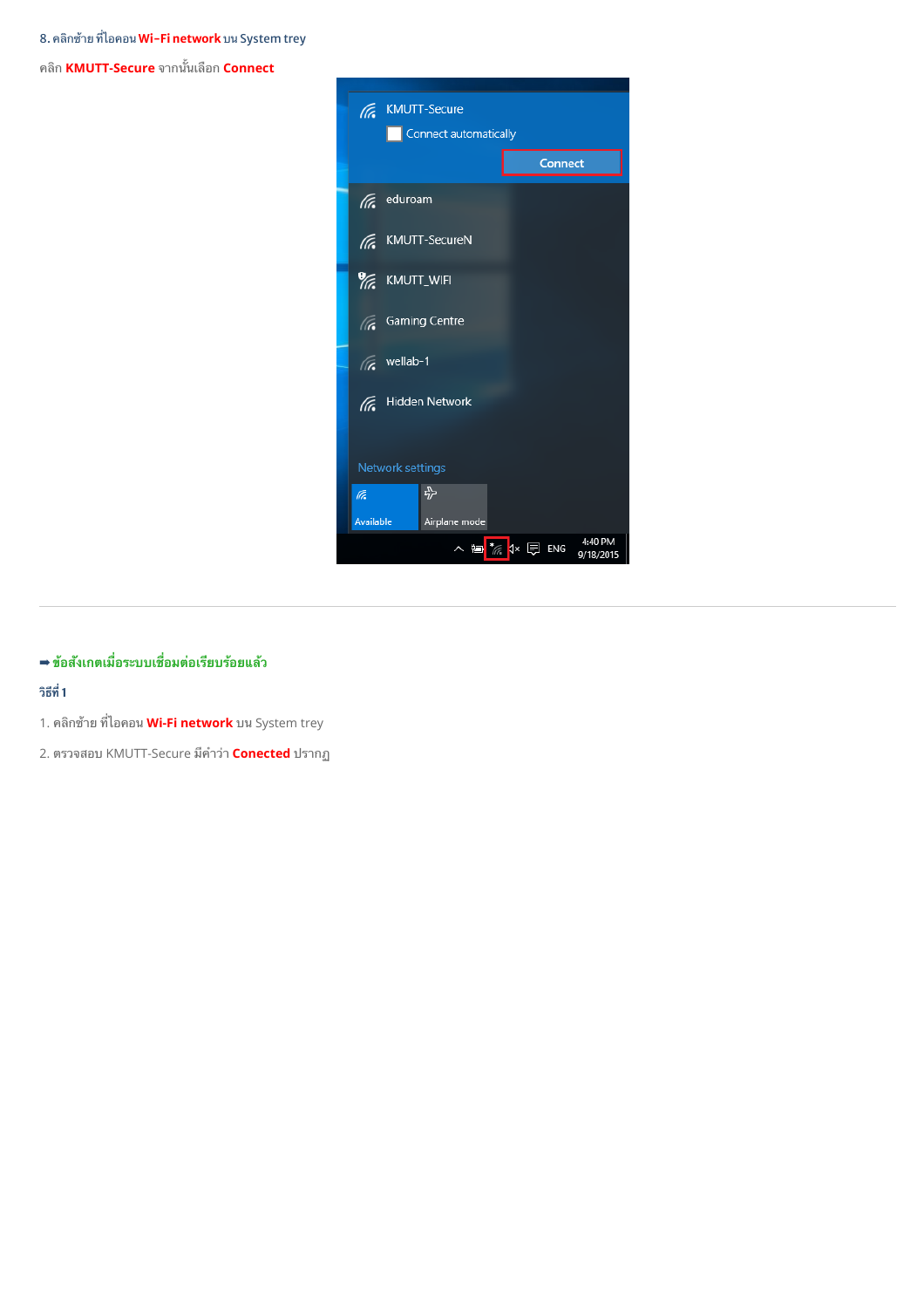

## วิธีที่ 2

- 1. คลิกขวาที่ Start เมนูด้านล่างช้ายมือของจอ
- 2. เลือก **Command Prompt**



3. พิมพ์คำสั่ง netsh wlan show profiles ที่ User Profiles จะปรากฏชื่อ KMUTT-Secure